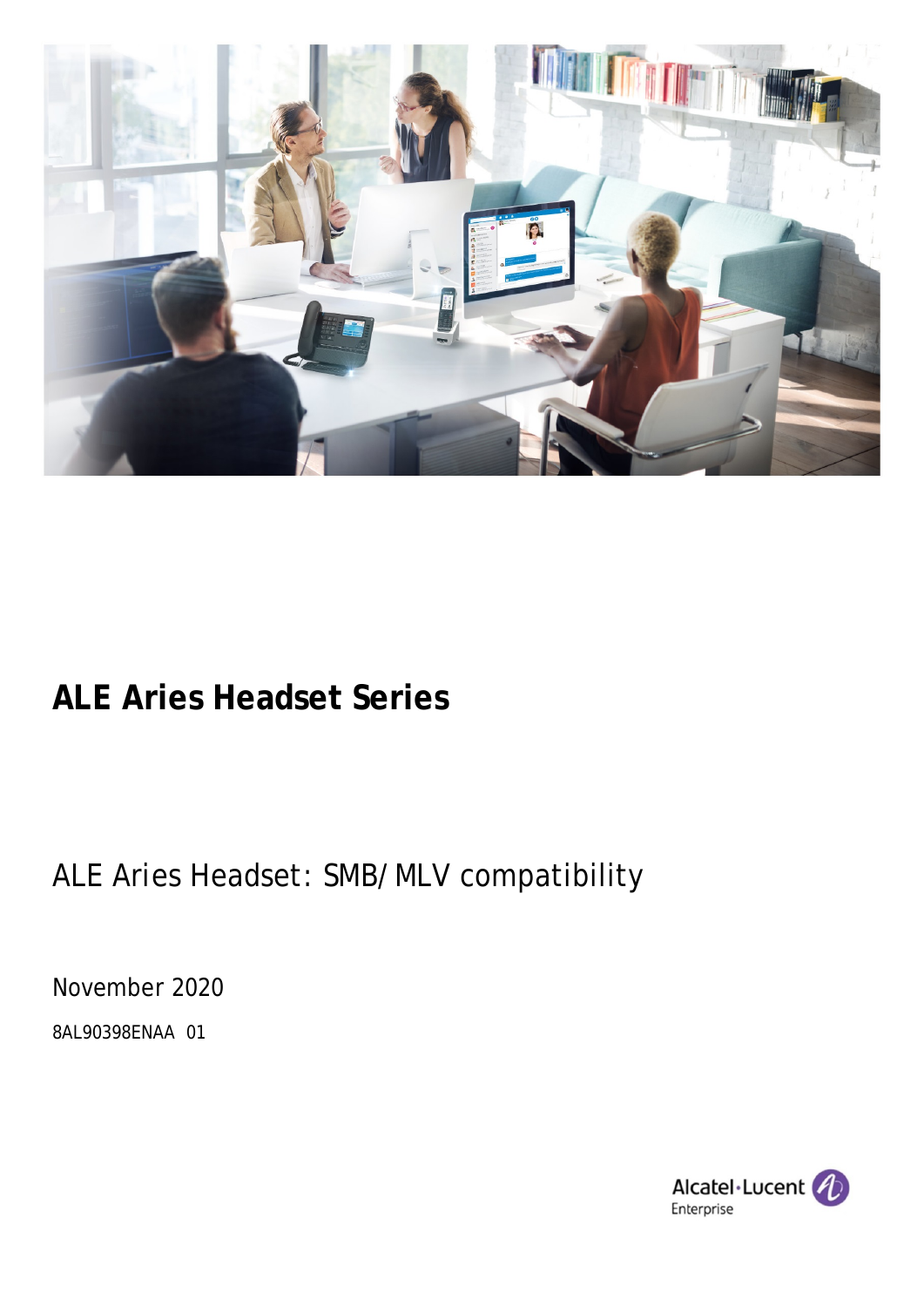#### **Legal notice**

[http://www.al-enterprise.com](http://www.al-enterprise.com/) The Alcatel-Lucent name and logo are trademarks of Nokia used under license by ALE. To view other trademarks used by affiliated companies of ALE Holding, visit: [http://www.al](http://www.al-enterprise.com/en/legal/trademarks-copyright)[enterprise.com/en/legal/trademarks-copyright.](http://www.al-enterprise.com/en/legal/trademarks-copyright) All other trademarks are the property of their respective owners. The information presented is subject to change without notice. Neither ALE Holding nor any of its affiliates assumes any responsibility for inaccuracies contained herein. © Copyright 2020 ALE International, ALE USA Inc. All rights reserved in all countries.

#### **Disclaimer**

While efforts were made to verify the completeness and accuracy of the information contained in this documentation, this document is provided "as is". To get more accurate content concerning Cross Compatibilities, Product Limits, Software Policy and Feature Lists, please refer to the accurate documents published on the Business Partner Web Site.

In the interest of continued product development, ALE International reserves the right to make improvements to this documentation and the products it describes at any time, without notice or obligation.

The CE mark indicates that this product conforms to the following Council Directives:

- 2014/53/EU for radio equipment
- 2014/35/EU and 2014/30/EU for non radio equipment (including wired Telecom Terminal Equipment)
- 2014/34/EU for ATEX equipment
- 2011/65/EU (RoHS)
- 2012/19/EU (WEEE)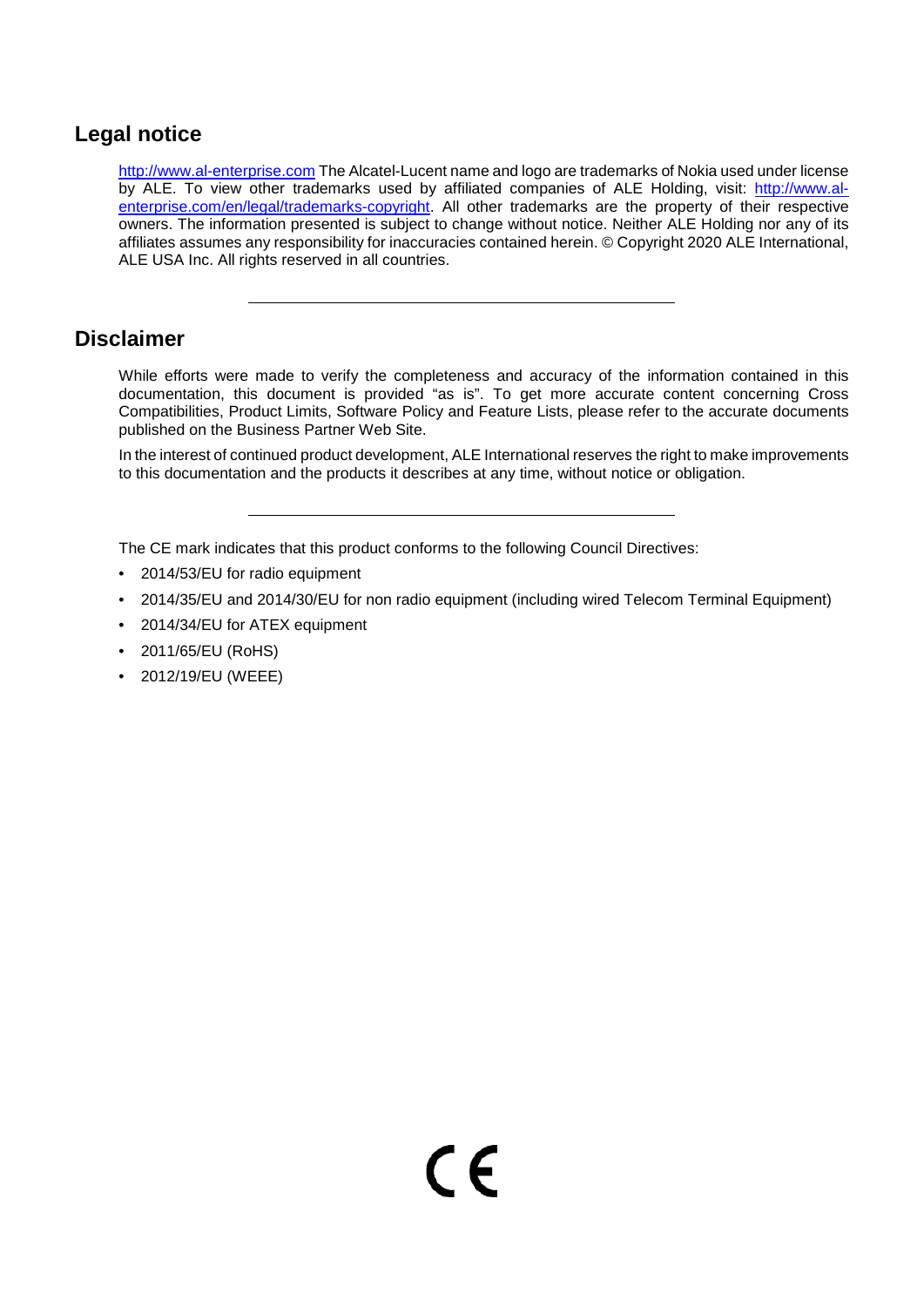**Table of** 

# **contents** *ALE Aries Headset: SMB/MLV compatibility*

| $1 \quad$               |  |
|-------------------------|--|
| 2 <sup>1</sup>          |  |
| $\overline{3}$          |  |
| $\overline{\mathbf{4}}$ |  |
| 4.1                     |  |
| 4.2                     |  |
|                         |  |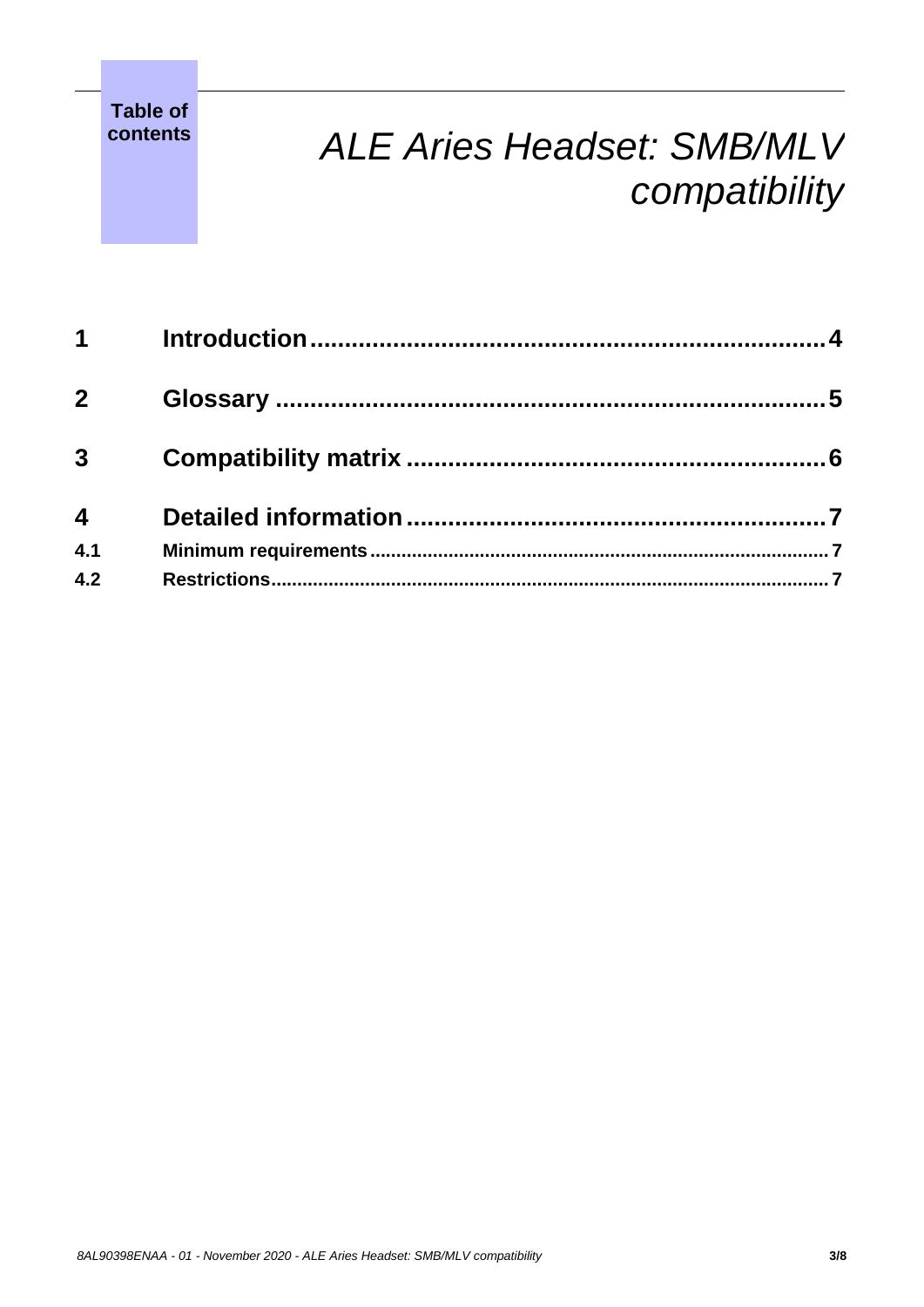<span id="page-3-0"></span>

This document details the Aries Headset Series provided by ALE International, the list of ALE's equipment which support these headsets, as well as some features description or restrictions.

The following headsets are covered:

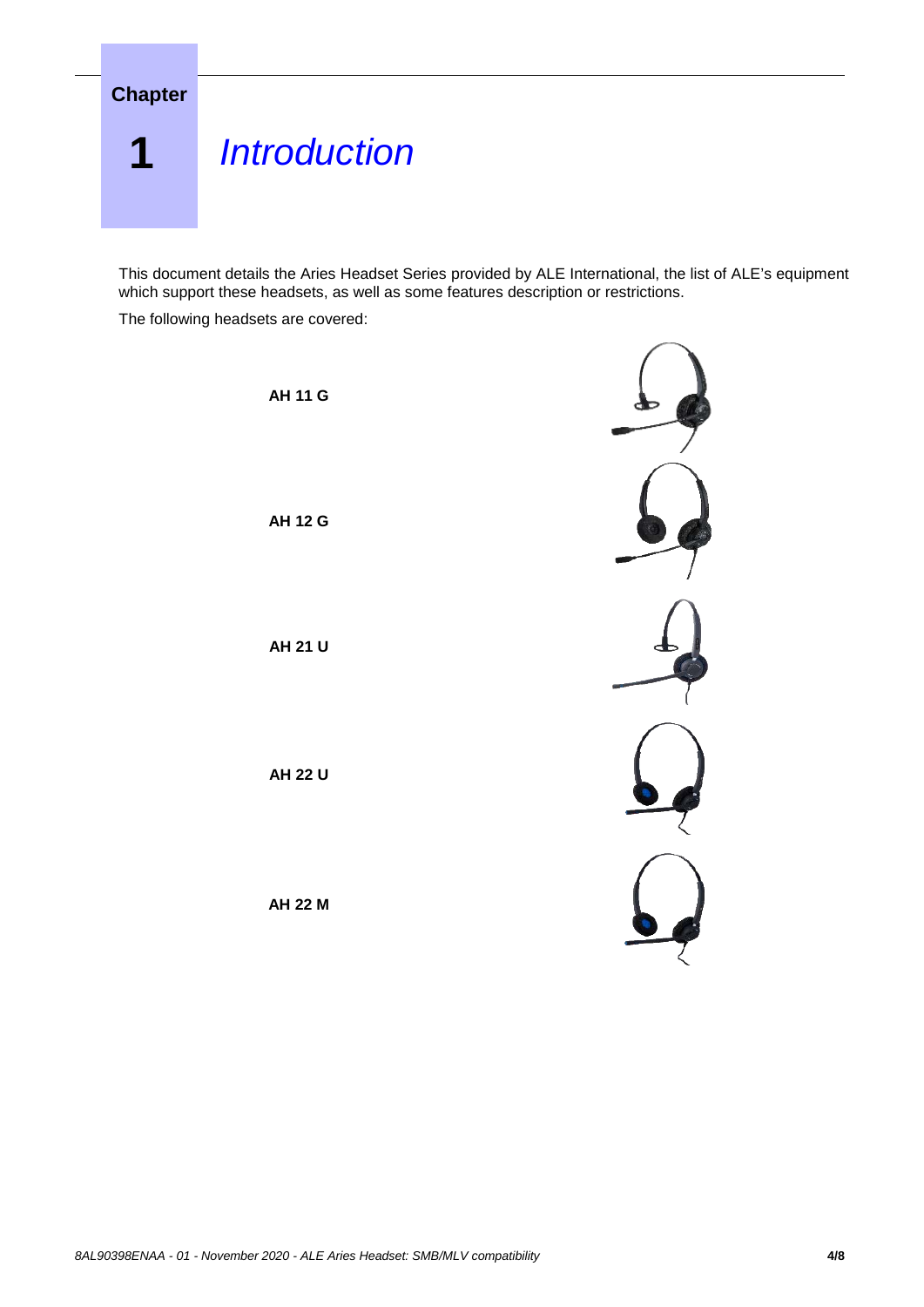**Chapter**

<span id="page-4-0"></span>**2** *<sup>2</sup> Glossary*

| <b>USB</b> | Universal Serial Bus              |
|------------|-----------------------------------|
| <b>NOE</b> | New Office Environment            |
| <b>SIP</b> | Session Initiation Protocol       |
| <b>TDM</b> | <b>Time-Division Multiplexing</b> |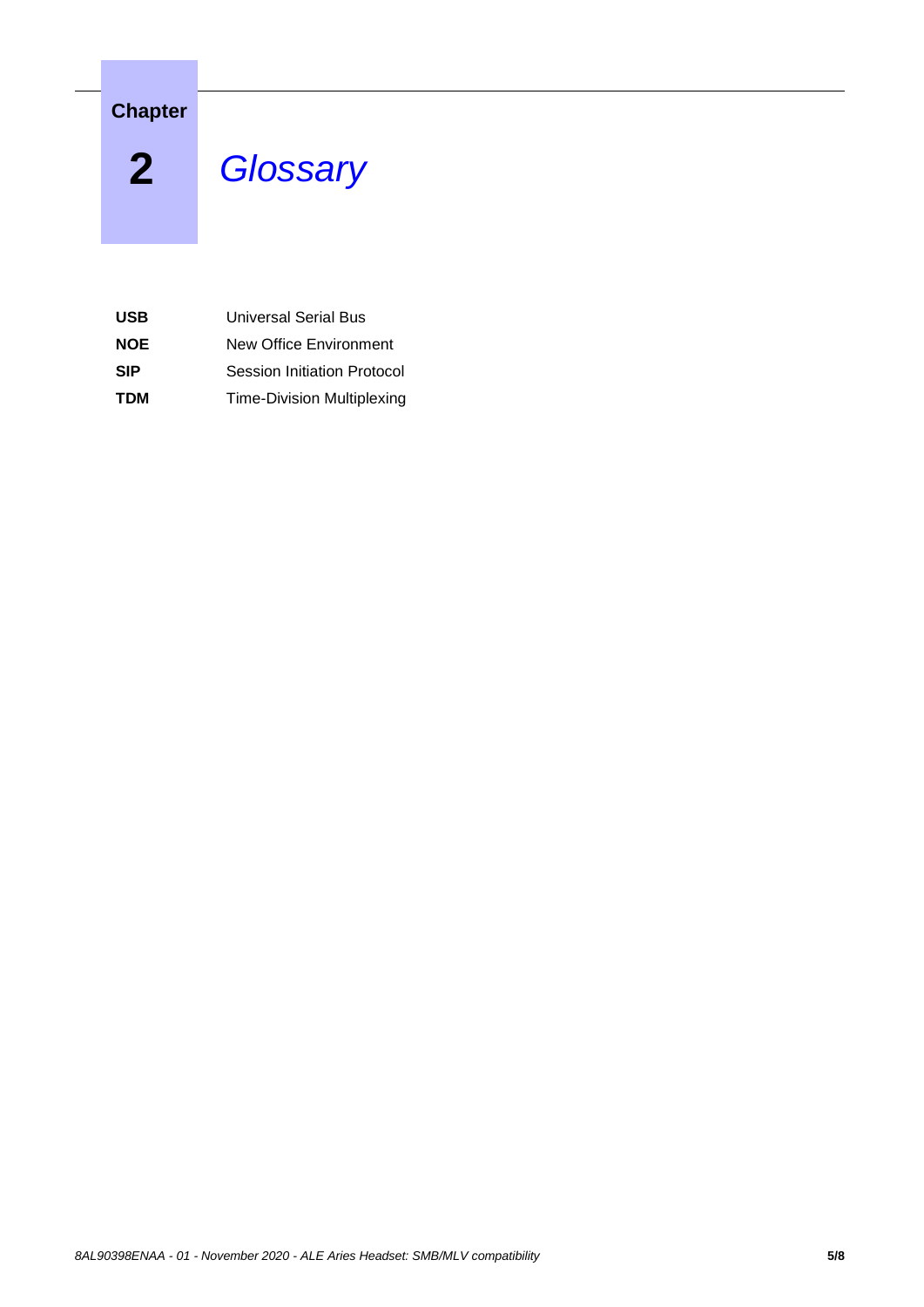### **Chapter**

## **3** *<sup>3</sup> Compatibility matrix*

|                |                  | <b>Deskphones</b> |                |                |                |                |                          |                |                    |                |                |                   |                | <b>Softphones</b> |                |                |                |                |                         |                |                         |                                                                         |                                           |
|----------------|------------------|-------------------|----------------|----------------|----------------|----------------|--------------------------|----------------|--------------------|----------------|----------------|-------------------|----------------|-------------------|----------------|----------------|----------------|----------------|-------------------------|----------------|-------------------------|-------------------------------------------------------------------------|-------------------------------------------|
|                |                  | <b>NOE</b>        |                |                |                |                | <b>SIP</b><br><b>TDM</b> |                |                    | <b>DECT</b>    |                |                   |                | <b>WLAN</b>       |                |                |                |                |                         |                |                         |                                                                         |                                           |
|                |                  | 8008              | 8018           | 8028/8038      | 8068           | 8028s/8058s    | 8068s/8078s              | (NOE)<br>8088  | <b>SIP</b><br>8088 | 8001           | 8029/8039      | 8019s/8029s/8039s | 8212/8232/8242 | 8262              | 8254           |                | 8118/8128      | 8158s/8168s    | Softphone<br>IP Desktop |                | multimedia<br>PIMphony  | $\mathbf{P} \mathbf{C}$<br>${\bf for}$<br>Conversation<br>Touch<br>Open | $\mathbf{P} \mathbf{C}$<br>for<br>Rainbow |
| <b>Product</b> | <b>Interface</b> |                   |                |                |                |                |                          |                |                    |                |                |                   |                |                   |                |                |                |                |                         |                |                         |                                                                         |                                           |
| <b>AH11G</b>   | RJ9              | $\mathbf{x}$      | $\blacksquare$ | $\blacksquare$ | $\blacksquare$ | $\blacksquare$ | $\blacksquare$           | $\blacksquare$ | ۰                  | $\mathbf X$    | $\blacksquare$ | $\blacksquare$    | $\blacksquare$ | $\blacksquare$    | $\blacksquare$ | $\blacksquare$ | $\blacksquare$ | $\blacksquare$ |                         | $\blacksquare$ | $\blacksquare$          | $\blacksquare$                                                          | ۰                                         |
| <b>AH 12 G</b> | RJ9              | $\mathbf X$       |                | $\blacksquare$ | $\blacksquare$ | $\blacksquare$ | $\blacksquare$           | Ξ.             |                    | $\mathbf X$    | $\blacksquare$ | $\blacksquare$    | $\blacksquare$ | ۰                 | $\blacksquare$ | $\blacksquare$ | $\blacksquare$ | ۰              |                         | $\blacksquare$ | $\blacksquare$          | $\blacksquare$                                                          | $\blacksquare$                            |
| <b>AH 21 U</b> | <b>USB</b>       |                   | $\mathbf X$    | $\blacksquare$ | $\blacksquare$ | $\mathbf x$    | $\mathbf X$              | $\mathbf x$    | $\mathbf{x}$       |                | $\blacksquare$ | $\blacksquare$    | $\blacksquare$ | ۰                 |                | $\blacksquare$ | $\blacksquare$ | ۰              |                         | $\mathbf x$    | $\overline{\mathbf{?}}$ | $\mathbf X$                                                             | $\mathbf X$                               |
| <b>AH 22 U</b> | <b>USB</b>       | $\blacksquare$    | $\mathbf X$    | $\blacksquare$ | $\blacksquare$ | $\mathbf{x}$   | $\mathbf{x}$             | X              | $\mathbf{X}$       | $\blacksquare$ | $\blacksquare$ | $\blacksquare$    | $\blacksquare$ |                   | $\blacksquare$ | $\blacksquare$ | $\blacksquare$ | ۰              |                         | X              | $\overline{\mathbf{?}}$ | $\mathbf{X}$                                                            | $\mathbf{X}$                              |
| <b>AH 22 M</b> | <b>USB</b>       | $\blacksquare$    | X              |                | $\blacksquare$ | $\mathbf X$    | $\mathbf{X}$             | $\mathbf{x}^*$ | $\mathbf{x}^*$     |                | $\blacksquare$ |                   | $\blacksquare$ |                   |                | $\blacksquare$ |                | Ξ.             |                         | $\mathbf{x}^*$ | $\overline{\mathbf{P}}$ | $\mathbf{x}^*$                                                          | $\mathbf{x}$                              |

<span id="page-5-0"></span>\* refer to restriction chapter

**Note:** All cells marked with "-" are considered as not supported.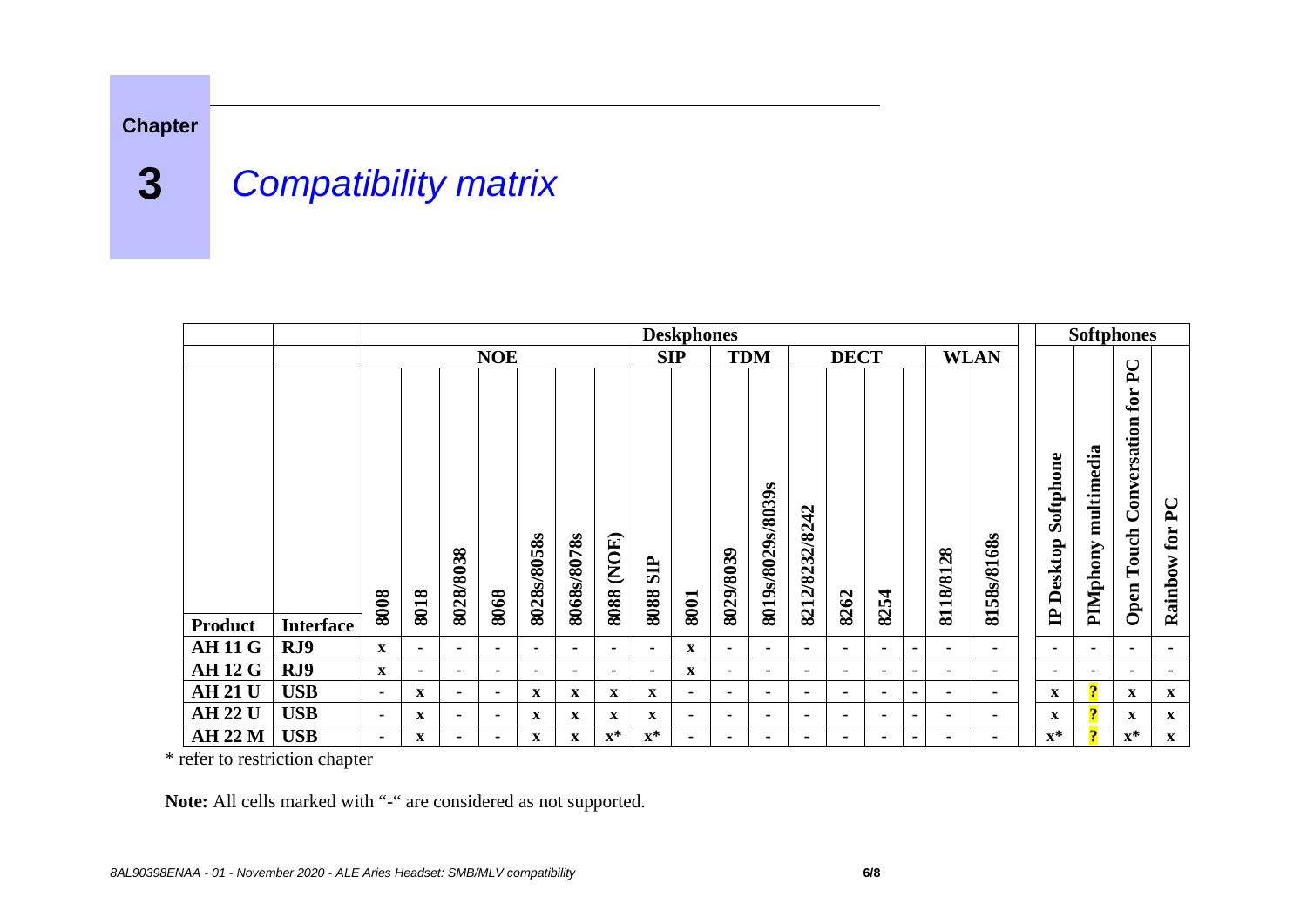**Chapter**

# <span id="page-6-0"></span>**4** *<sup>4</sup> Detailed information*

### <span id="page-6-1"></span>**4.1 Minimum requirements**

ALE Aries headsets require at least the following versions to have full support on associated product:

| <b>Product</b>          | <b>Software version</b> |  |  |  |  |  |  |  |
|-------------------------|-------------------------|--|--|--|--|--|--|--|
| <b>NOE Deskphones</b>   | V5.45.40                |  |  |  |  |  |  |  |
| 8088 NOE                | A3.065.0                |  |  |  |  |  |  |  |
| 8088 SIP                | No release date yet     |  |  |  |  |  |  |  |
| Rainbow                 | R80                     |  |  |  |  |  |  |  |
| IP Desktop Softphone    | Q1 2021                 |  |  |  |  |  |  |  |
| Open Touch Conversation | Q1 2021                 |  |  |  |  |  |  |  |
| PIMphony                | <b>Test in progress</b> |  |  |  |  |  |  |  |

### <span id="page-6-2"></span>**4.2 Restrictions**

#### **4.2.1 Call and Mute buttons**

On Aries AH 22 M headset, headset's controller allows to hook-on/hook-off the call thanks to call button and allows to mute/unmute the microphone thanks to mute button.



All versions of deskphones or softphones below recommended version (refer to previous chapter) won't support call and mute buttons.